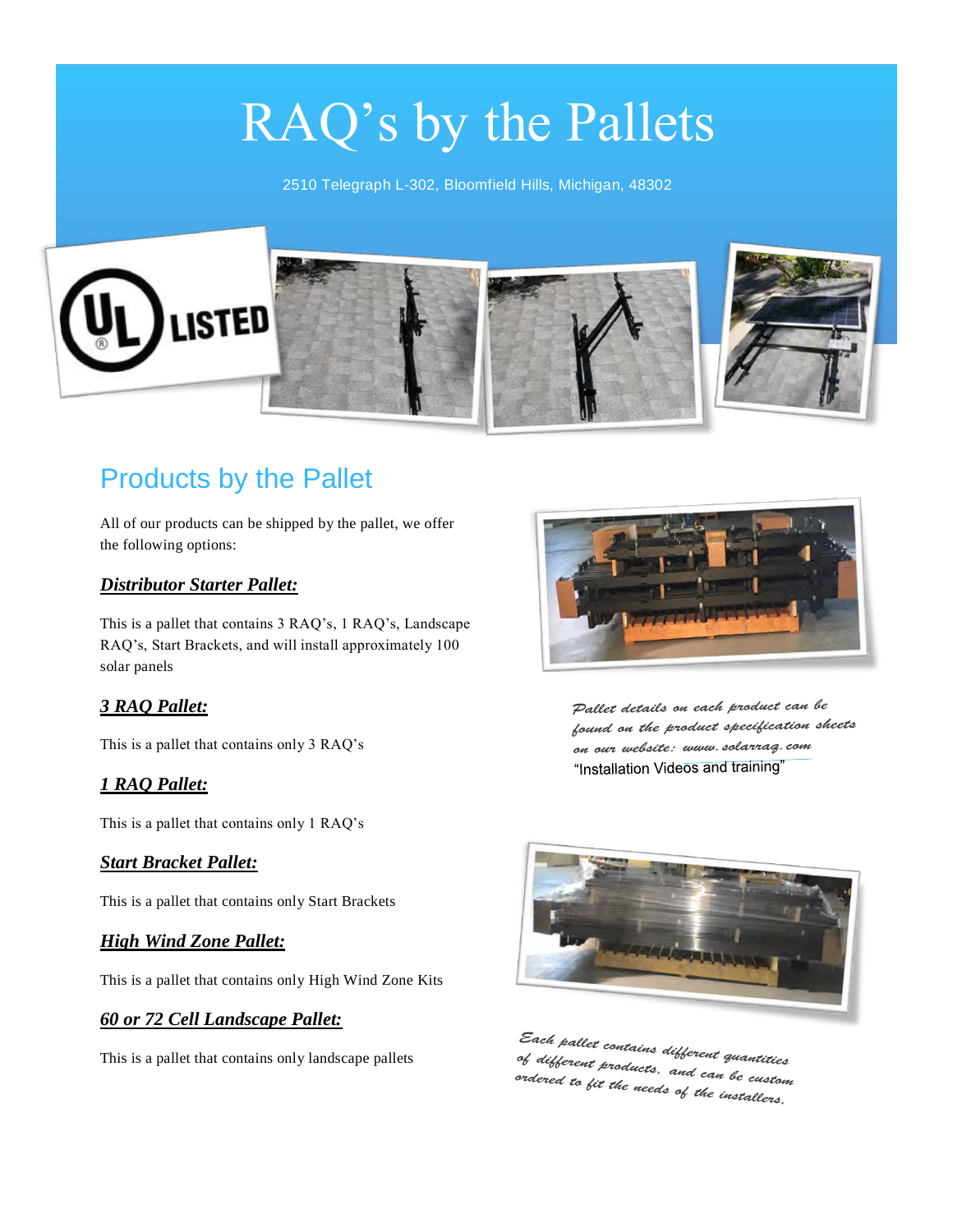

## SINGLE PICK PALLETS

We are pleased to present the FIRST SINGLE PICK process in the solar industry. Every RAQ is fitted with a small box that contains the LAG bolts, Flashing, and Zip ties needed for wire management. This means when a customer orders THE RAQ, your staff only needs to "PICK" from the pallet once, NO KITTING or tracking of individual small pieces

*1 RAQ, 3 RAQ, Landscape 60 cell Landscape 72 cell*





## Start Brackets & Wind Zone Kits

Start Brackets & Wind Zone Kits, can be stacked on the pallets for shipment, none of our pallets currently can be double stacked, the weights of our pallets are less than two tons

### Special Requests

We will do our best to accommodate any special requests by distributors for shipping and handling